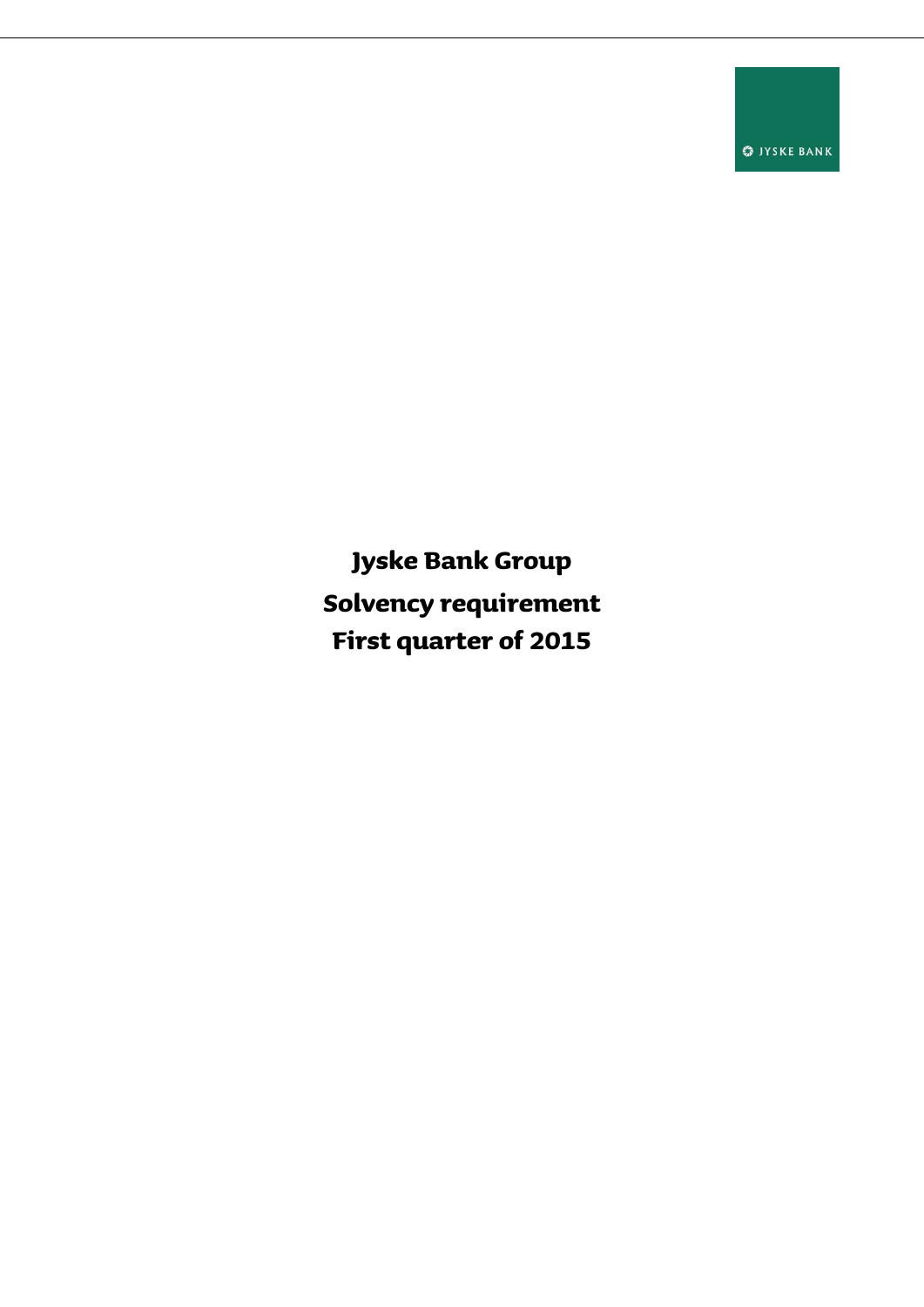## SOLVENCY REQUIREMENT Q1 2015

To comply with Danish financial legislation, this report discloses the solvency requirement of the Jyske Bank Group for the first quarter of 2015.

The report serves as a quarterly follow-up to the publication "Risk and Capital Management 2014" which was published along with the annual report of the Group in February 2015.

Jyske Bank applies its own, internal model to determine the individual solvency requirement and the following table presents the solvency requirement grouped by risk category.

| Solvency requirement Jyske Bank Group             |                      |             |
|---------------------------------------------------|----------------------|-------------|
| DKKm/pct.                                         |                      |             |
|                                                   | Solvency requirement | Pct. of REA |
| Credit risk                                       | 15,287               | 8.5         |
| Market risk                                       | 1,747                | 1.0         |
| Operational risk                                  | 1,043                | 0.6         |
| Other                                             | 1,026                | 0.6         |
| Individual solvency requirement                   | 19,104               | 10.7        |
| Individual solvency requirement + SIFI buffer     | 19,640               | 11.0        |
| Solvency requirement according to the 8+ method   | 18,646               | 10.4        |
| Capital requirement incl. transitional provisions | 16,714               | 9.3         |
| Capital base                                      | 29,206               | 16.3        |
| Capital buffer                                    | 9,566                | 5.3         |

The individual solvency requirement makes up 10.7% of REA, which is higher than the solvency requirement according to the 8+ method as used by the Danish FSA and the legislative capital requirement incl. transitional provisions.

To complete the solvency requirement a SIFI-buffer of 0.3% must be added to the individual solvency requirement resulting in a solvency requirement of the Group of 11.0%. Given a capital ratio of 16.3%, the Group had a capital buffer of 5.3% at the end of first quarter of 2015.

The individual solvency requirement expresses Jyske Bank's assessment of the capital requirement given the Group's risk profile. Measurement of the individual solvency requirement rests on the Group's internal models for measuring economic capital, which comprise the risk types for which the Group wishes to set capital aside: credit risk, market risk, operational risk and business risk. In this way, the Group's data, experience and management are reflected.

Based on the calculation of economic capital, it is assessed whether any considerable circumstances have not been addressed by the calculation model or for which, by way of precaution, funding is desirable. In that case, additional capital will be set aside. The additional capital addresses the uncertainty relating to specific circumstances and the model setup.

In respect of credit risk, a precautionary buffer will be added in connection with weak exposures. This buffer is calculated on the basis of an extra cautious assessment of elements forming part of the measurement of these exposures.

To cover any potential future CVA losses, capital additions are made for future deterioration of credit quality among counterparties as this issue is not covered by the economic capital model.

As the fair value of the held-to-maturity bonds exceeds the amount recognised, a deduction is calculated in the individual solvency requirement.